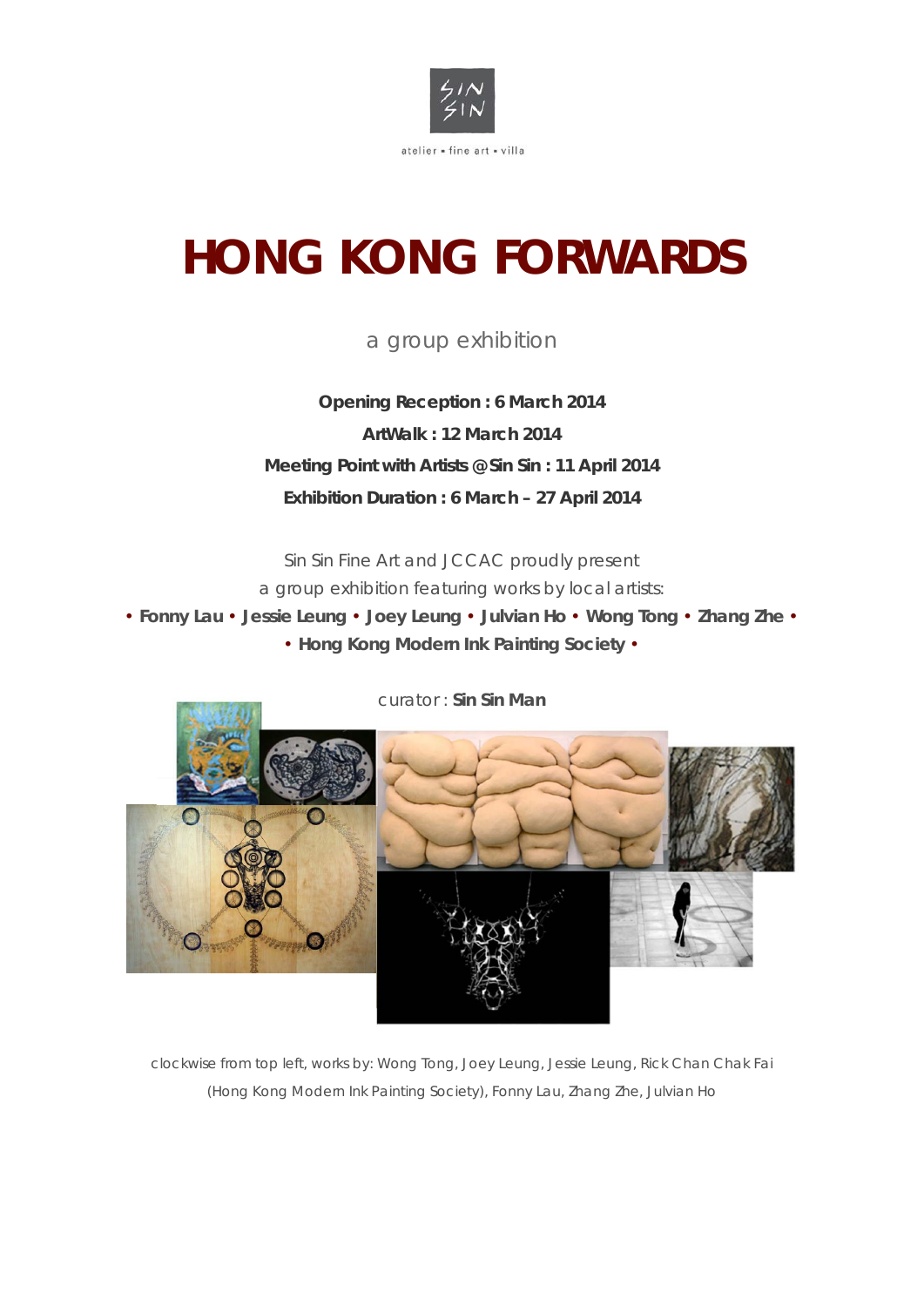

After a decade of bringing in exciting art discoveries from around the world notably from Indonesia, to Hong Kong, Sin Sin is delighted to share a recent discoveries she found closer to home at JCCAC (Jockey Club Creative Arts Centre) in Shek Kip Mei, Hong Kong. In December 2013, Sin Sin attended the opening of FIVE, a group exhibition held at JCCAC in celebration of their 5<sup>th</sup> Anniversary, featuring works by their tenants. Some of the works she saw that evening captured her imagination and spoke directly to her current mission to delve deeper into Hong Kong art scene at grass root level through the space she has at Sin Sin Fine Art. It has always been her greatest joy to gather creative energy and to inspire more people.

Thus the first ever collaboration between Sin Sin Fine Art and JCCAC is born, manifested in this HONG KONG FORWARDS group exhibition. Sin Sin Fine Art and JCCAC are excited to show recent works by Fonny Lau, Jessie Leung, Joey Leung, Julvian Ho, Wong Tong, Zhang Zhe and eight artists from Hong Kong Modern Ink Painting Society (Anita Lau Kam Chee, Chan Sing Kau, Jiwye To, Margaret Kwok Fan Yeung, Nina Pryde, Rick Chan Chak Fai, Stella Yau Mui Chun, and Wong Wai Keung).

The works shown in HONG KONG FORWARDS range from paintings to drawing on wooden panel, from ceramic to sculpture, from installation to art happening showcasing a fresh eye on the scope of art practice by local artists in Hong Kong today.

Meet the artists during the ArtWalk on 12 March 2014. To further encourage and facilitate dialogues between local artists, Meeting Point with Artists @ Sin Sin will be held at Sin Sin Fine Art on 11 April 2014. The Meeting Point with Artists @ Sin Sin is open to everyone who wishes to participate. Any artist and artlover in Hong Kong are encouraged to join the gathering and benefit from it. More detail on the exact time will be announced later.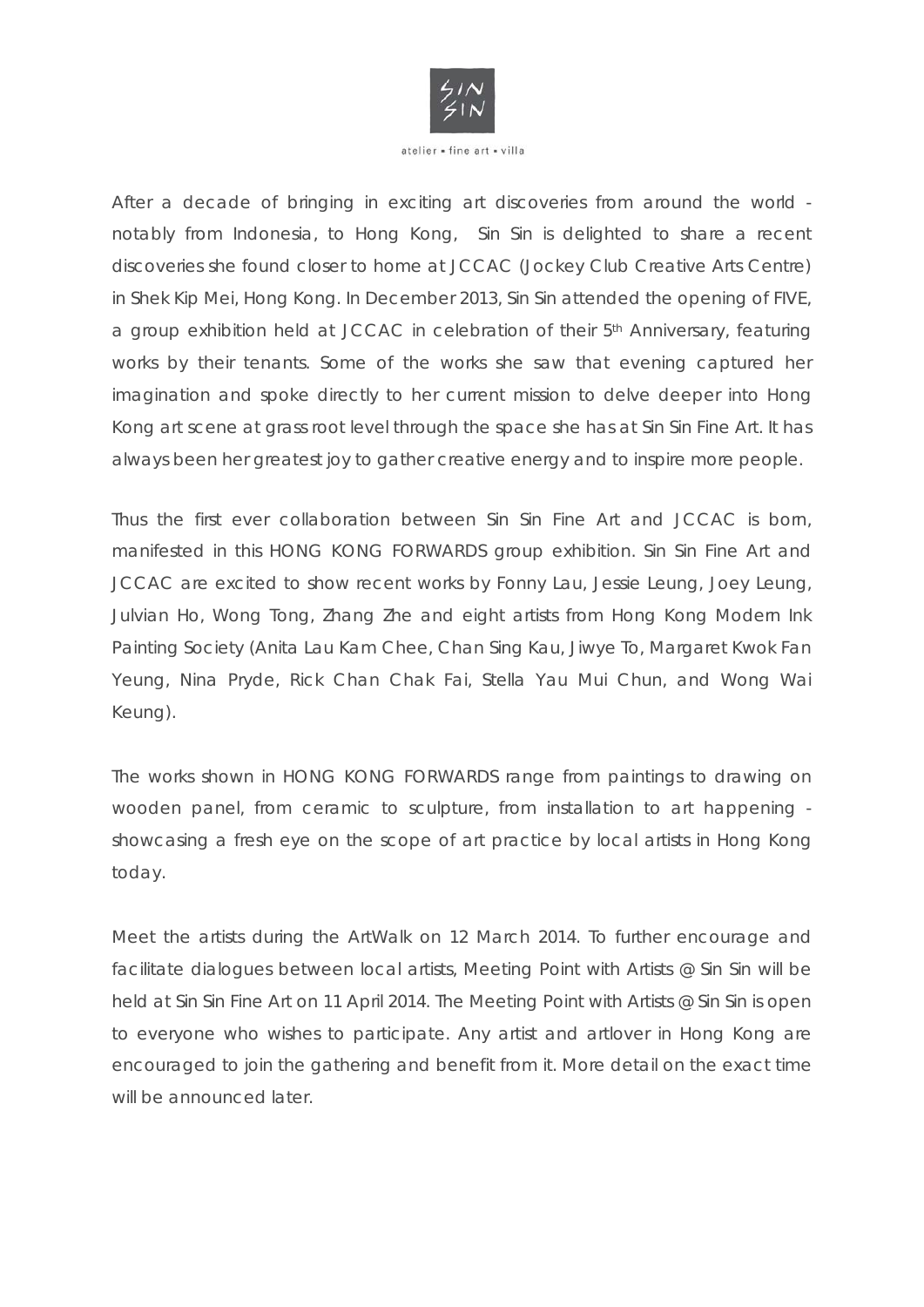

\_\_\_\_\_\_\_\_\_\_\_\_\_\_\_\_\_\_\_\_\_\_\_\_\_\_

## About JCCAC

Jockey Club Creative Arts Centre (aka JCCAC) is an award winning architectural conversion from the former Shek Kip Mei Factory Estate, which was a stronghold for cottage industries half a century ago. It opened in 2008 and operates as a selffinanced, registered charity. As a multi-disciplinary arts village and art centre, JCCAC provides studio facilities for the arts community and a relaxed environment for the public to experience arts and culture. Visitors are welcome to stroll around freely during opening hours to discover for themselves the creative spirit of the place.

As an arts village, JCCAC is the operation base for over 100 artists/art organisations pursuing their work in a wide array of art forms, from visual arts (including Chinese and Western painting, photography, ceramics, sculpture, printmaking, glass, multimedia installation, etc), to performing arts (e.g. music, dance, drama, etc) and other art forms (e.g. design, film, community art, etc). Many artists are self-employed and have to juggle multiple jobs. The units are mostly used as art studios and/or offices, where at the door visitors can often find programme and contact information about the artist or arts organisation for reference. Visitors interested to visit studios may directly contact the artist for appointment, or may register to join in one of our regular public guided tours.

 JCCAC includes a tea house, café and craft shops. Artworks can be found dotted around the public spaces, and there are two major venues, the Black Box Theatre and two levels of Galleries. Programmes organised by artists, such as experimental stage performances, themed exhibitions and art workshops, are usually held during weekends. Regular public events presented by JCCAC include the annual JCCAC Festival in December, quarterly Handicraft Fair, rooftop film screening and public guided tours. Visitors may obtain programme information from the JCCAC website at www.jccac.org.hk, the published monthly programme guide or by subscribing to JCCAC e-news.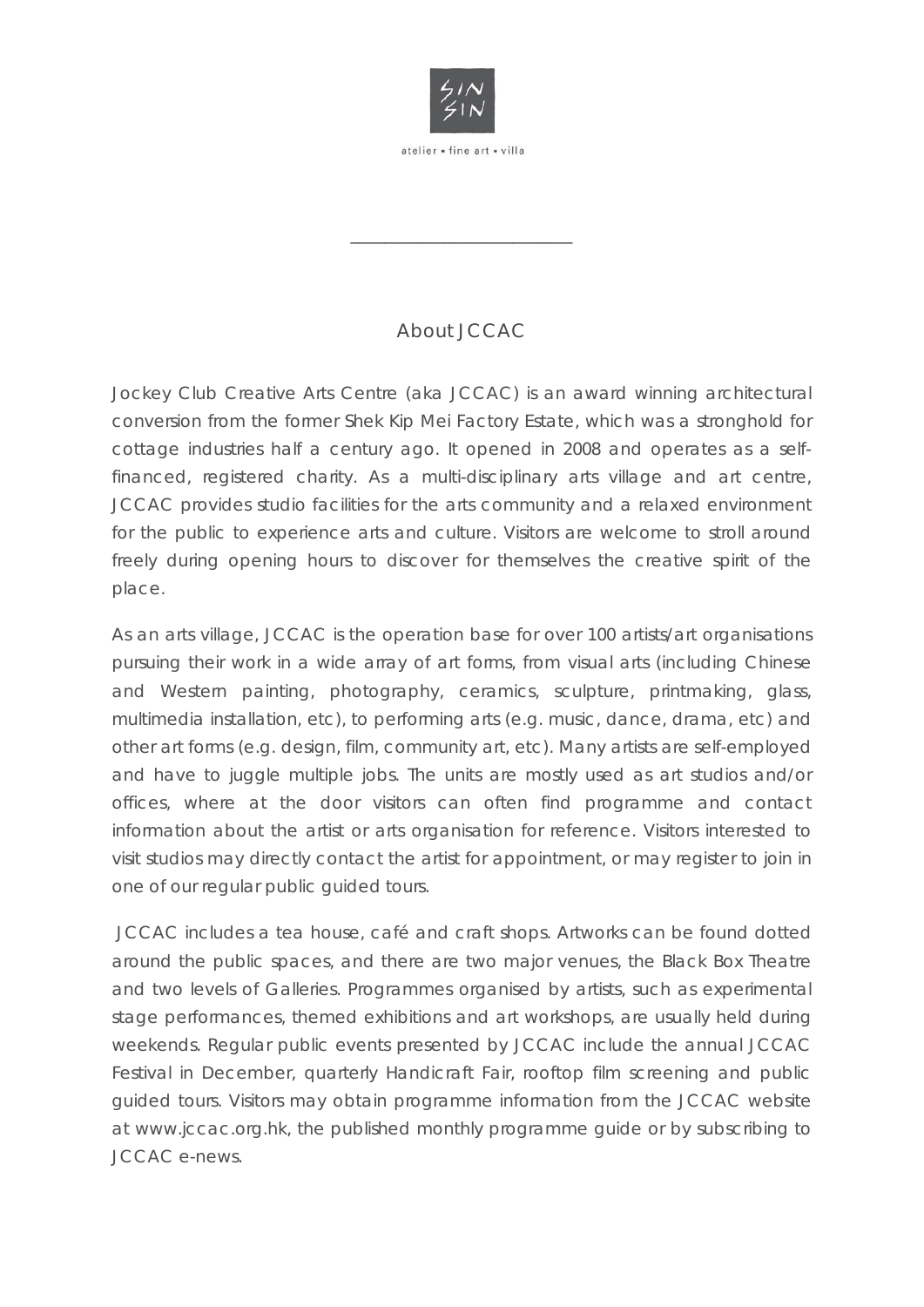

JCCAC believe in the importance of the arts in helping to build a creative and civilised society. Our aspiration is to play a part in supporting arts development in Hong Kong through the provision of space for creative work, nurturing young talents, and the promotion of arts and culture in general.

About The Artists

\_\_\_\_\_\_\_\_\_\_\_\_\_\_\_\_\_\_\_\_\_\_\_\_\_\_

Fonny Lau

Graduated from the Graphic Communication program at the Hong Kong Polytechnic University, Fonny started her career as a graphic and exhibition designer in the Hong Kong Museum of Art, inspiring her to further explore her own passions for art and design. Driven by her diverse passions, she pursued her studies in ceramics at the Hong Kong Polytechnic University, and floral art at the Sogetsu School of International Ikebana, and recently graduated as a Master of Visual Arts at Hong Kong Baptist University. Fonny works with natural materials to create art, which exudes human warmth and delicacy. She creates her installations by bringing 'things' together, allowing the juxtaposed materials to speak for themselves. She 'rearranged' 'things' into artworks, drawing attention to the interdependent relationships between these materials and the space surrounding them.

#### Jessie Leung

Jessie Leung is a graduate of The Academy of Visual Arts, Hong Kong Baptist University. She was winner of numerous scholarships and awards, including the Padma & Hari Harilela Scholarship and the New Trend Award 2010. Her works are in various private collections.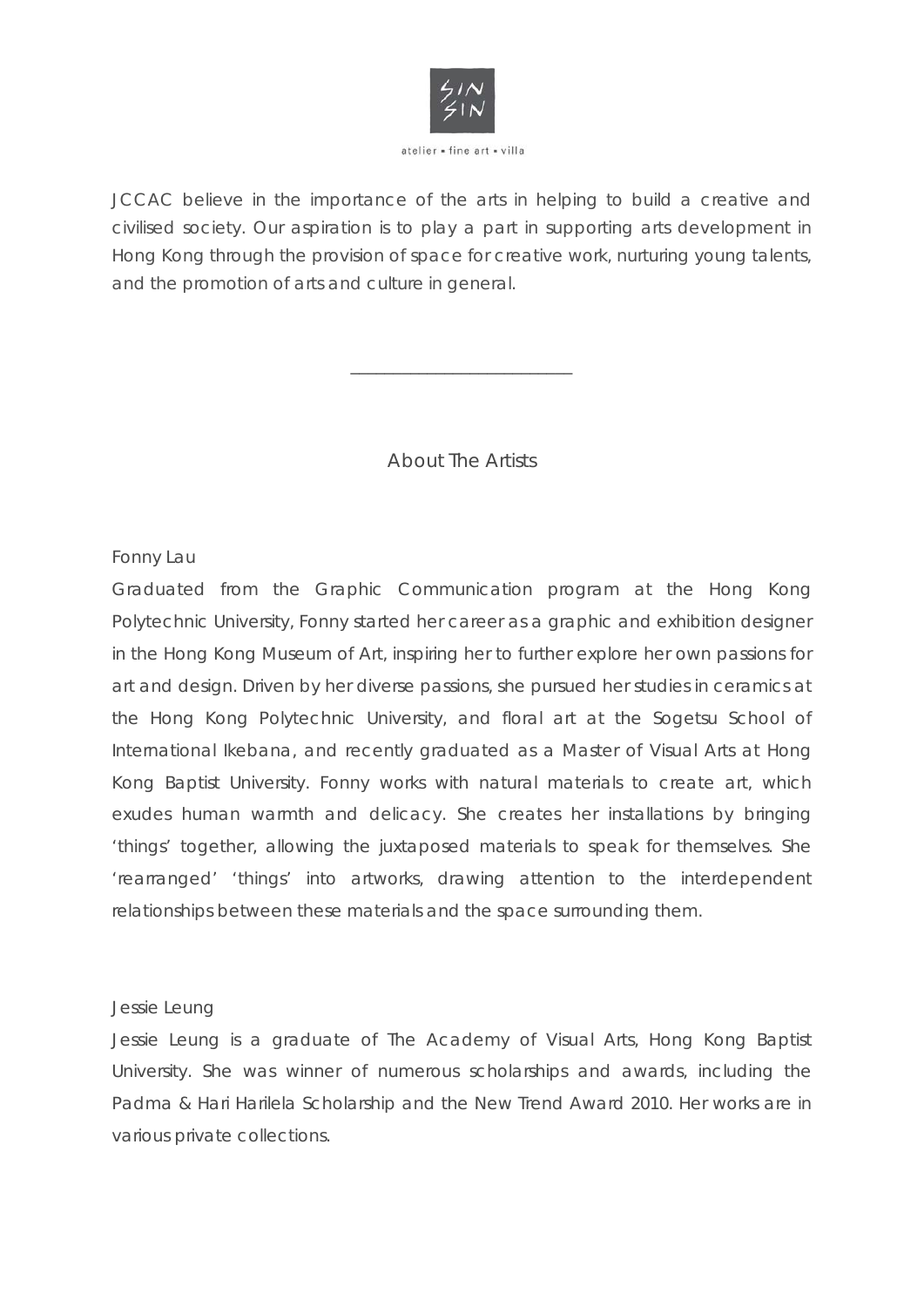

Her works are abundant with stout and clumsy figures that reflect certain aspects of the artist's inner-being and self-image. Jessie Leung is obsessed with fat flesh. Her works attempt to explore the differences between human and animals, and also challenge the tradition of Chinese figure paintings. She adopted the traditional Chinese gonbi/fine brush painting technique to exaggerate "fatness" through a series of portraits with fat ladies, toddlers and bugs. During the creative process, she finds that the mind-surging ink splash for creating the body mass allows her emotional outlet, while the delicate fine brush painting of the details and insects calms her mind. Just like addiction, she cannot stop indulging herself in creating plump and grossly obese figures. She is addicted to fatness and hopes that the audience will have fun viewing her works.

#### Joey Leung

Joey Leung has been a professional photographer since 2001, but meanwhile has been devoting time to develop himself as a professional ceramicist. He graduated with Bachelor of Arts (Fine Arts) majoring in ceramic from RMIT University in 2011. Joey uses both ceramic and photography as media to express himself and his opinions towards the relationship between people, society and nature. Joey has won numerous awards from the Hong Kong Press Photographers Association, and his ceramic works are in various private collections.

Fish is a reoccuring motif in Joey's work. Artistically interpreted and hand-painted by Joey, his fish images merge both traditional and modern elements - making them uniquely Joey's. Elements are diverse and include folk tradition, images and happenings in current society, and even people's aspirations for life and after death. He tries to put both his emotion and thoughts into the work at the same time, rather than just offering something beautiful for the eyes to look at, thus encouraging the audience to feel and think.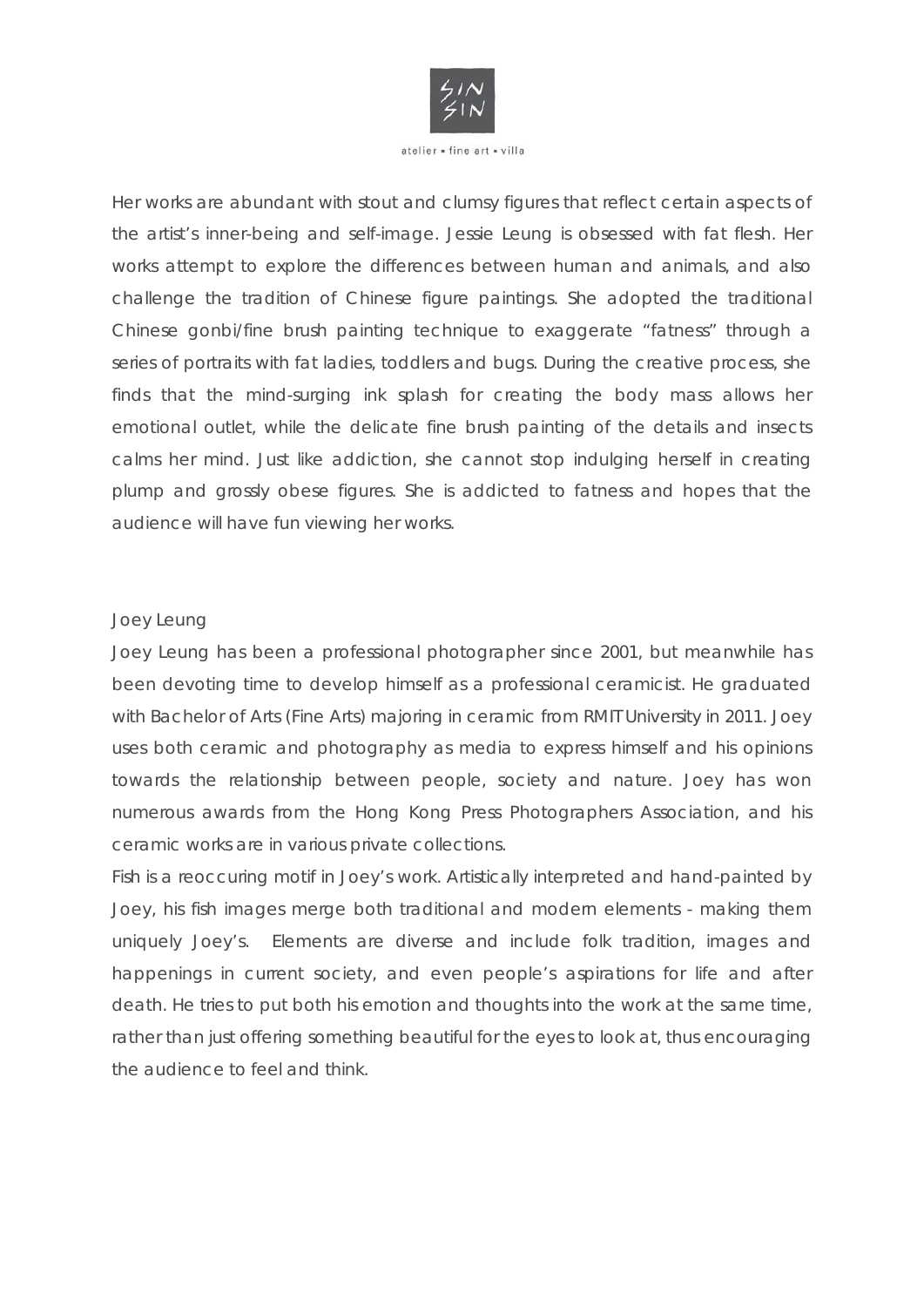

#### Julvian Ho

Born in 1988, Ho Julvian has a B.A.(Hons) in Visual Arts and is currently studying for Master of Visual Arts (Studio arts & Extended media) at the Academy of Visual Arts, Hong Kong Baptist University.

"I question how identities are built. One's identity is formed because of other identities; it's what we call relationships; relationships with society, friends, family and lover. One affects the other, one forms the other, one deforms the other, one is trying to be reformed because of the other. I want to record the whole process and represent it by drawings/paintings with a certain situation-like setting, like creating circumstances, the interdependent relationships between these materials and the space surrounding them."

#### Wong Tong

Wong Tong graduated from RMIT University jointly organized with the Hong Kong Arts Bachelor of Arts (Fine Art). His works are mostly painting, with preference to oil painting. Wong likes the slow process of oil painting which allows him to think not only about the artwork itself, but also his life, the path he's taking as well as his ideas and beliefs. Wong also has a talent of making a wide collection of art in different medium. He has participated in many exhibitions in Hong Kong, such as his installation work for the exhibition "City Lights Dian" at K11 Art Space in 2012, also his painting series of "Clouds and Flowing Water Line", and more recently his sculptural work "Memory x Memory x Memory x Time" - both at Sin Sin Fine Art in 2013.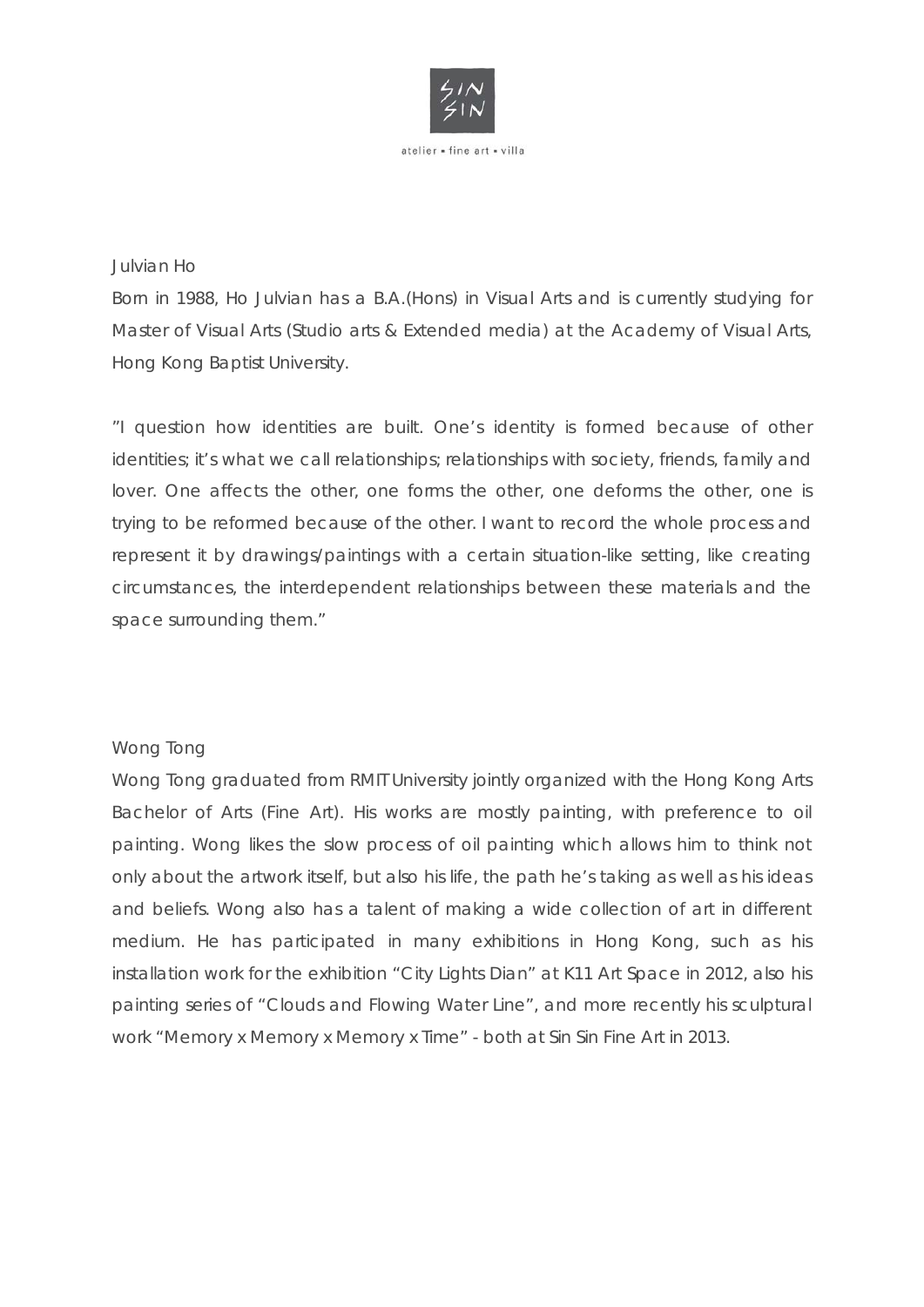

#### Zhang Zhe

Zhang Zhe is a sculptor who was born and resides in Hong Kong. His works are critically acclaimed and have been exhibited around the world, including in Europe, Asia and North America. An innovative artist, he is interested in creating works of sculpture using non-traditional materials, breaking the boundaries of tradition and leading to almost complete freedom of materials and processes. His works have also been commissioned by hotels, most recently by Hotel L'Elan.

#### Hong Kong Modern Ink Painting Society

#### Anita Lau Kam Chee

Born in Hong Kong, Anita Lau completed a diploma course in Modern Chinese Ink Painting at the Chinese University of Hong Kong in 1981. She is known for her ink diffusion painting techniques, which create great depth in her works. Besides her six solo exhibitions in Canada, Taiwan and Hong Kong, she has also participated in numerous joint exhibitions around the world. In 1992, she was short-listed for the Creativity Award in the Modern Ink Painting category by Taipei Fine Arts Museum. In 2004, her works were entered into the 10th National Fine Arts Exhibition of the Republic of China. She has published two painting albums, and many of her works have been collected by galleries and museums in China, Taiwan and Hong Kong.

#### Chan Shing Kau

Graduated from the Hong Kong Grantham College of Education majoring in art and design, Chan Shing Kau holds a Diploma in Modern Chinese Ink Painting from the Department of Extramural Studies of the Chinese University of Hong Kong, and a degree in Chinese language and literature from Hong Kong Baptist University. Since 1975, he has held various solo and joint exhibitions in Hong Kong, China, Taiwan and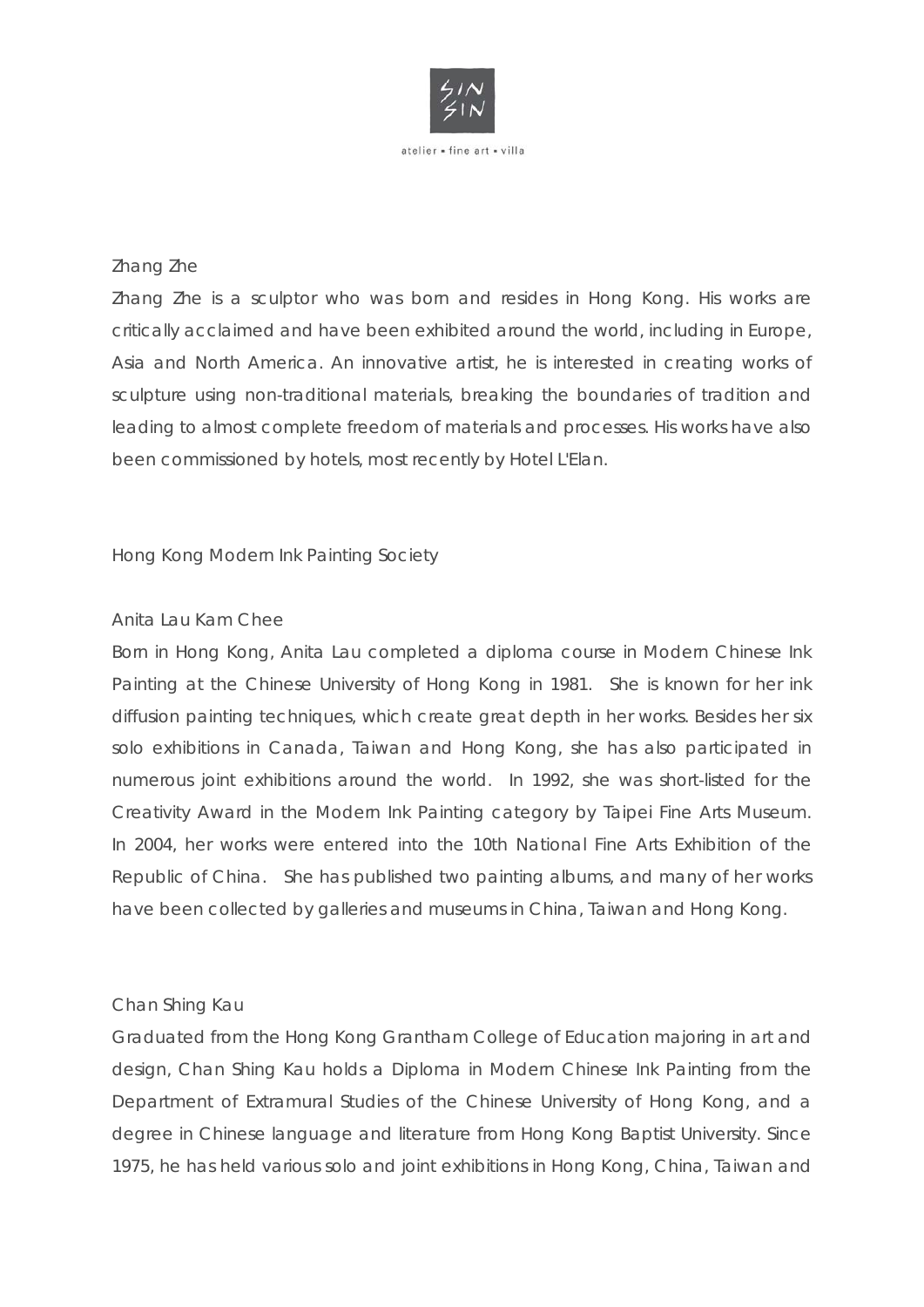

other overseas countries. His publications include 5 albums of paintings. His works are collected by museums, galleries and private collectors.

#### Jiwye To

Jiwye To mixes the idea of Zen, Phenomenology and Emptiness as his view on life and nature and the elements of his art. He showcases plenty of blank space in his painting to present the aesthetics of Emptiness. Jiwye creates an infinite imagination to the spectators, allowing them to enjoy the beauty of meditation and feel virtually free.

#### Margaret Kwok Fan Yeung

Margaret Yeung creates her artwork through digital coding from the Chinese keyboard. She generates the "crackled wall texture stroke" by computer software, demonstrating the destruction of Chinese culture in the Computer Age. By means of integrating Chinese painting with computer technology, she has committed herself to exploring for the "hybridity" and "harmoniousness" between them.

#### Nina Pryde

Nina Pryde was born in Hong Kong and she has practiced in various techniques and mediums for more than 30 years, including traditional and modern ink painting, calligraphy, prints, oil, acrylic, water colours, sculpting and ceramics. In 2007, Nina was awarded a Master's Degree in Fine Arts by the Royal Melbourne Institute of Technology.

One of the creative concepts behind Nina Pryde's paintings is to present new forms of artistic expression with the adaptation of traditional techniques. She has married history, architecture, and calligraphy with collage. Her pieces are technically distinctive. In her landscapes and three-dimensional works, one can see how traditional Chinese painting techniques and contemporary aesthetics beautifully blend together. Nina's Ink Painting has been recognized with numerous awards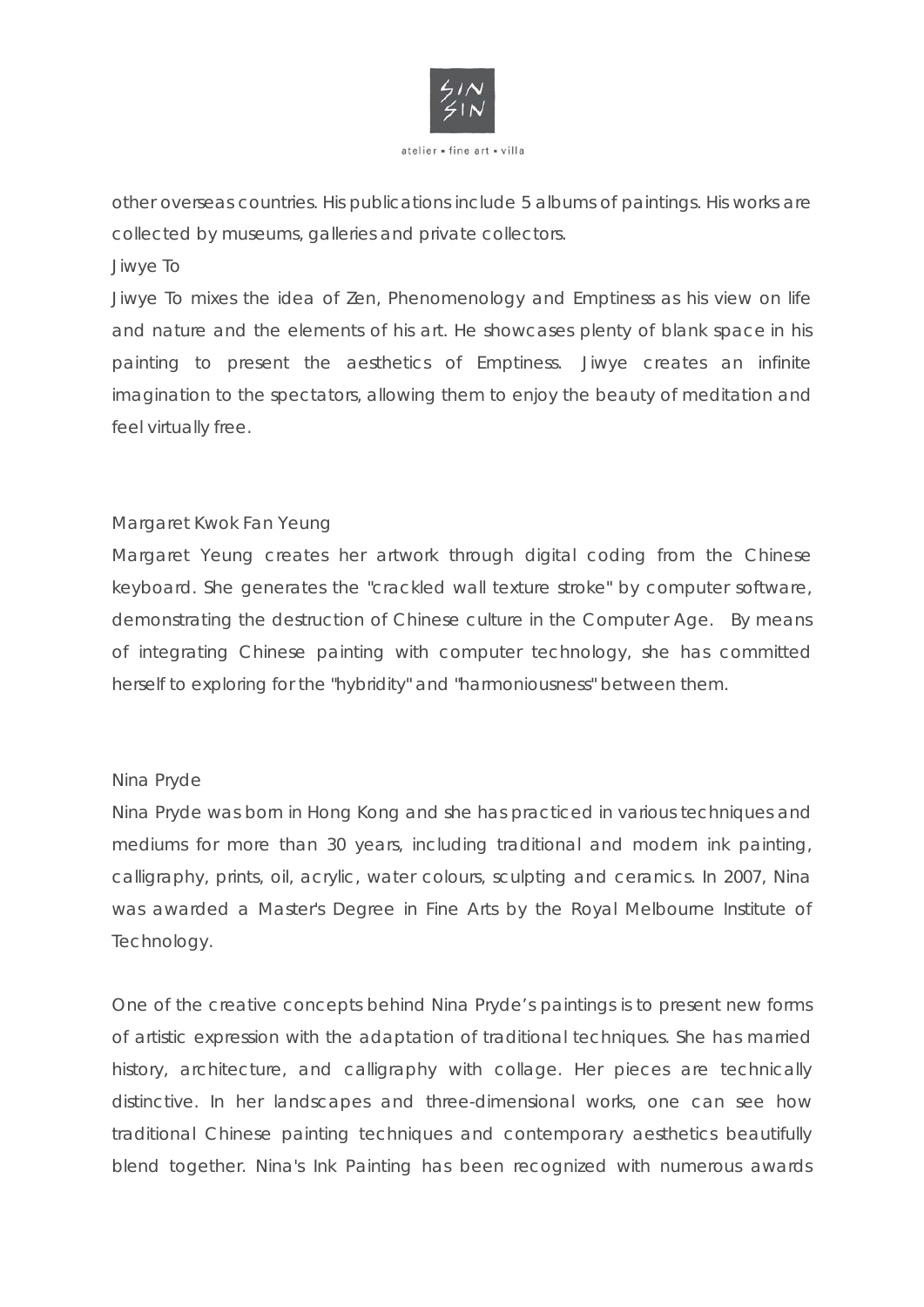

including RMIT Outstanding Students Award in 2007, selection for exhibition in the 2009 Hong Kong Contemporary Art Biennial Awards and 2013 Hong Kong Contemporary Art Awards Finalist. Her work has been exhibited both internationally and in Hong Kong and is in the collections of the Museum and Art Gallery of the University of Hong Kong, the Landmark Mandarin Oriental Hotel, Hong Kong as well as private organizations and art collectors.

Nina is the honorary chairperson of the Hong Kong Ink Painting Society.

#### Rick Chan Chak Fai

Using exploratory techniques to experiment the innovative aspect of Contemporary Ink Art from the perspective of its scales, materials, methods of fabrication, the traditional contents and personal preferences in aesthetic rhyme between East and West. Trying to envision what form or content of post-modern era painting could be offered in today's environment by mixing and blending of the two cultures. Visual abstracts can only be achieved with the understanding of nature imperfection, and with the intelligence of how scientific connotation derived from materials fabrication. With many different painting and fabrication know-how, one could express the inner nature of one's mental image from simplicity to compulsion, from directness to restraint, from instinct to wisdom, from lyric to reticence, and from spontaneous to repetitive.

#### Stella Yau Mui Chun

Stella Yau Mui Chun has learning about contemporary Chinese Ink painting from teacher Chan Kwan Lap since 2009. In 2011, with the encouragement of teacher Chan Kwan Lap, she participated in The 28th Sino-Japanese International Calligraphy and Painting Competition - in which she was awarded bronze award. She continued to develop a great appreciation of nature and the greatness of Creator under the guidance from teacher Chan Kwan Lap. In her process of